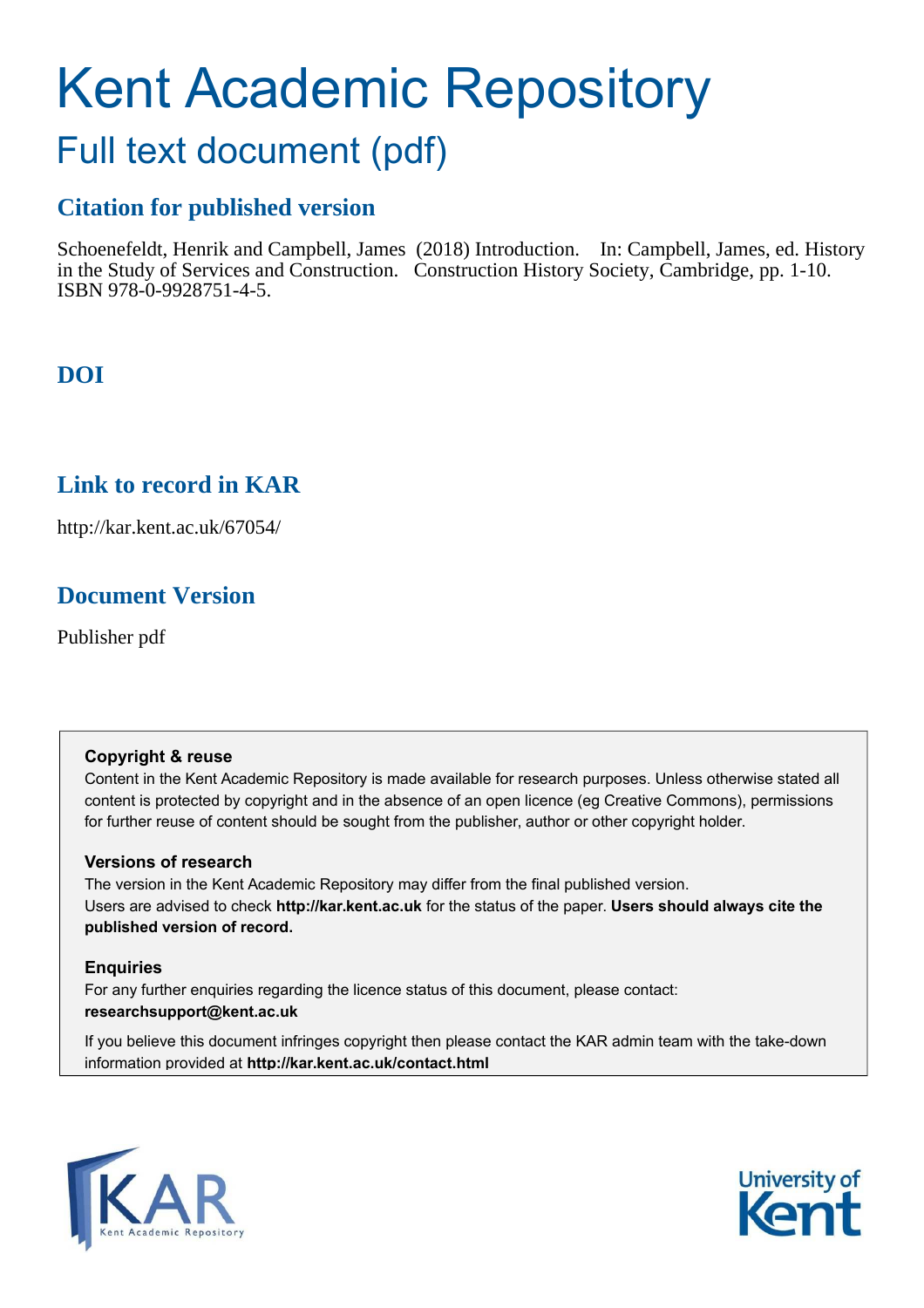The current volume contains the proceedings of the two-day conference held at Queens' College, Cambridge from 6-8 April 2018. This year the first day of the conference is entirely devoted to the history of building services, which is chaired by Dr Henrik Schoenefeldt, Senior Lecturer in Sustainable Architecture at the University of Kent, Member of the CIBSE Heritage Group and National Teaching Fellow. In this conference Building Services were always conceived in the widest terms to encompass not only plumbing, artificial lighting and ventilation, but also the ways that buildings were adapted to provide these without recourse to external sources of power. Historically this was, of course, often the case by necessity. In his Keynote talk, Towards a History of Building Services, Dr Schoenefeldt is exploring some of the boundaries between the history of environment design and construction history. This talks draws, amongst others, on his current research project within the Palace of Westminster Restoration and Renewal Programme. The project comprises the first study to systematically reconstruct the Houses of Parliament's nineteeth-century ventilation system, combining site surveys with archival research. This project has revealed the great extent to which its construction had been shaped by the design of the historic ventilation system.[1]

The second day of the conference followed the format of previous years with a more general call for papers on all aspects of the history of construction. We were delighted to receive many papers in the second category that cover a wide range of fields and periods from the ancient world to the present day.

This volume is thus divided into two parts. The first section deals with the first day and the history of built environment and the papers are arranged alphabetically by authors, while the rest of the volume is divided into sections chronologically following the previous volumes in the series.

#### **Preliminaries**

This book is timely: Reyner Banham's ground-breaking history of building services, The Architecture of the Welltempered Environment, published in 1969, celebrates its fiftieth anniversary next year in 2019. It thus seems to be a pertinent moment to be holding a conference looking at what has happened since it first appeared. As an area of construction history, despite the increasing literature on the subject outside the field, it seems fair to say that it still remains underdeveloped within it, with comparatively few papers in conferences and journals looking at aspects of building services. This leads naturally to the question of what such a study might contain. Banham's claim in The Architecture of the Well-tempered Environment that mechanical approaches only began in the eighteenth and nineteenth century is surely incorrect unless we take a very narrow definition of "mechanical". Plumbing and drainage was integral part of construction since Antiquity, as were methods for heating and removal of fumes. Roman hypocaust systems were every bit as complicated as the air-based heating systems that reappeared in the 19<sup>th</sup> century and were of course inspired by, and based on, those earlier precedents. Nonetheless the changes in approach and understanding are just as important to note. The mathematisation of science saw the development of workable theories of fluid dynamics that would later influence plumbing and ventilation. Arguably, however, such influences were minor compared to the introduction of steam power and then electricity which had more immediate and profound effects.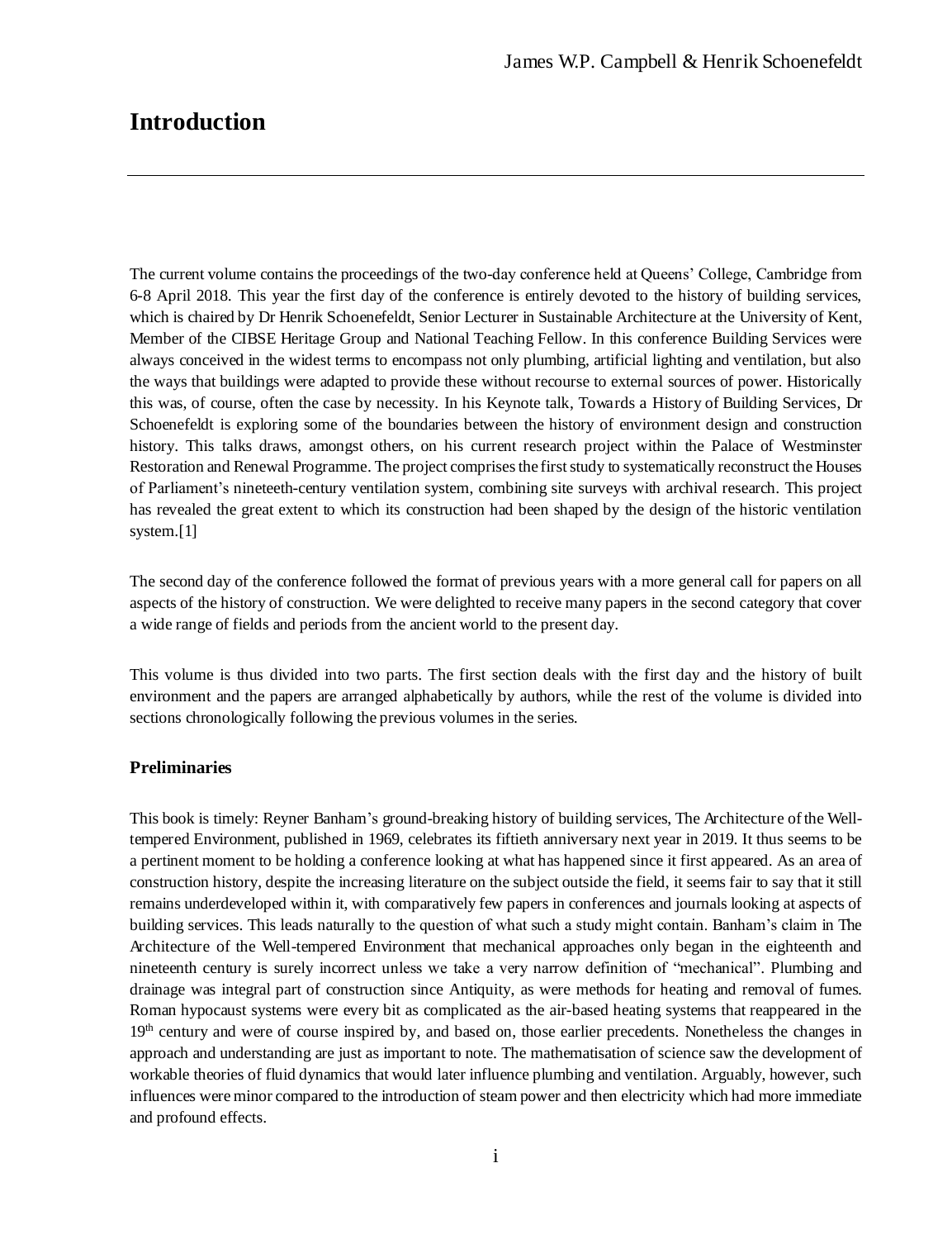The main argument of the Banham's book is that the development of the building services was marked by a transition from largely structural towards mechanical approaches to environmental control. Whilst structural solutions relied on the intelligent use of built form, methods of construction and materials to achieve an adequate indoor climate, acoustics, lighting or ventilation, the development of mechanical services allowed environmental control to become less dependent on structural solutions. The latter climaxed in the mid-twentieth century in tall buildings combining the hermetically glass-curtain walls with mechanical ventilation and air-conditioning. SOM's Lever House in New York represents one prominent early example.

Although Banham saw this transition as the outward expression of technological progress, his book illustrates that the history of construction and the history of building services are closely intertwined, inseperable. The link between the two, however, is rarely explored. The premise underlying this year's Construction History Conference is that a focus on the interrelationship between questions of construction, materials, environmental design and services has the potential of yielding new insights and a more comprehensive history of building technology.

The development of mechanical services, including modern concepts of central heating and ducted air, had an increasingly strong influence on the development of architecture from the early nineteenth century onwards. Two important journal articles in the history of building services that builds directly on Benham's narrative were published in the 1970s. The first was '19th Century Mechanical System Designs,' by Donald Prowler and Robert Bruceman in 1977, and 'Central Heating and Forced Ventilation: Origins and Effects on Architectural Design' by Robert Bruegmann in 1978.[2] Covering pioneering developments within late eighteenth to mid-nineteenth century these papers have addressed significant gaps in Benham's work with its strong focus on later nineteenth-century and the modern movement. Moreover, some of the most significant buildings within the history of nineteenthcentury environmental design were not covered in his book. The first is the Palace of Westminster, which, created after the fire of 1834 as a purpose built parliament. It was the earliest building where the principles of warm air central heating and stack-ventilation were applied on a large scale, providing a precedent for the servicing of many public building from 1850 until the early  $20<sup>th</sup>$  century before the introduction of electrically-powered fans. These included, amongst others, the Natural History Museum (1873), the Royal Albert Hall (1871) and Glasgow University (1870). Individual building case studies looking at the integration of building services have been published since. Significant studies, include, amongst others, Jeffrey Cook and Tanis Hinchcliffe, 'Designing the well-tempered institution of 1873' (1995) and 'Delivering the well-tempered institution of 1873' (1996) are significant as they also critical review the performance of the historic system.[3] Todd Willmert's article 'Heating Methods and Their Impact on Soane's Work: Lincoln's Inn Fields and Dulwich Picture Gallery' (1993), explores the role of technical experimentation within the work of the architect John Soane.[4]

Another significant pair of buildings excluded from Banham's book was Joseph Paxton's Crystal Palace in Hyde Park (1851) and Sydenham (1854), which are significant as they illustrate how innovative principles of environmental control, initially developed at a much smaller scale within the context of glasshouse horticulture, were exploited to adapt fully-glazed structures climatically for human, non-horticultural purposes. In his book 'The Glasshouse' John Hix has explored how the challenge of cultivating rare non-native plants in Britain's temperate climate was driving extensive experimentation with central heating and solar design principles.[5] The application of these principles to the Crystal Palace, however, has only been examined more recently in two articles, 'The Crystal Palace Environmentally Considered' (2008) and 'Adapting Glasshouses for Human Use: Environmental Experimentation in Paxton's Designs for the 1851 Great Exhibition Building and the Crystal Palace, Sydenham'(2011).[6] The work of John McCean, Henry Russel-Hitchcock, and Bill Addis have illuminated its significance within the history of production engineering and structural design, but it also exemplified a synthesis of structural and environmental thinking in Victorian engineering.[7] The idea of using glass covered public spaces to create microclimates with no or little mechanical heating became widely deployed in the second half of the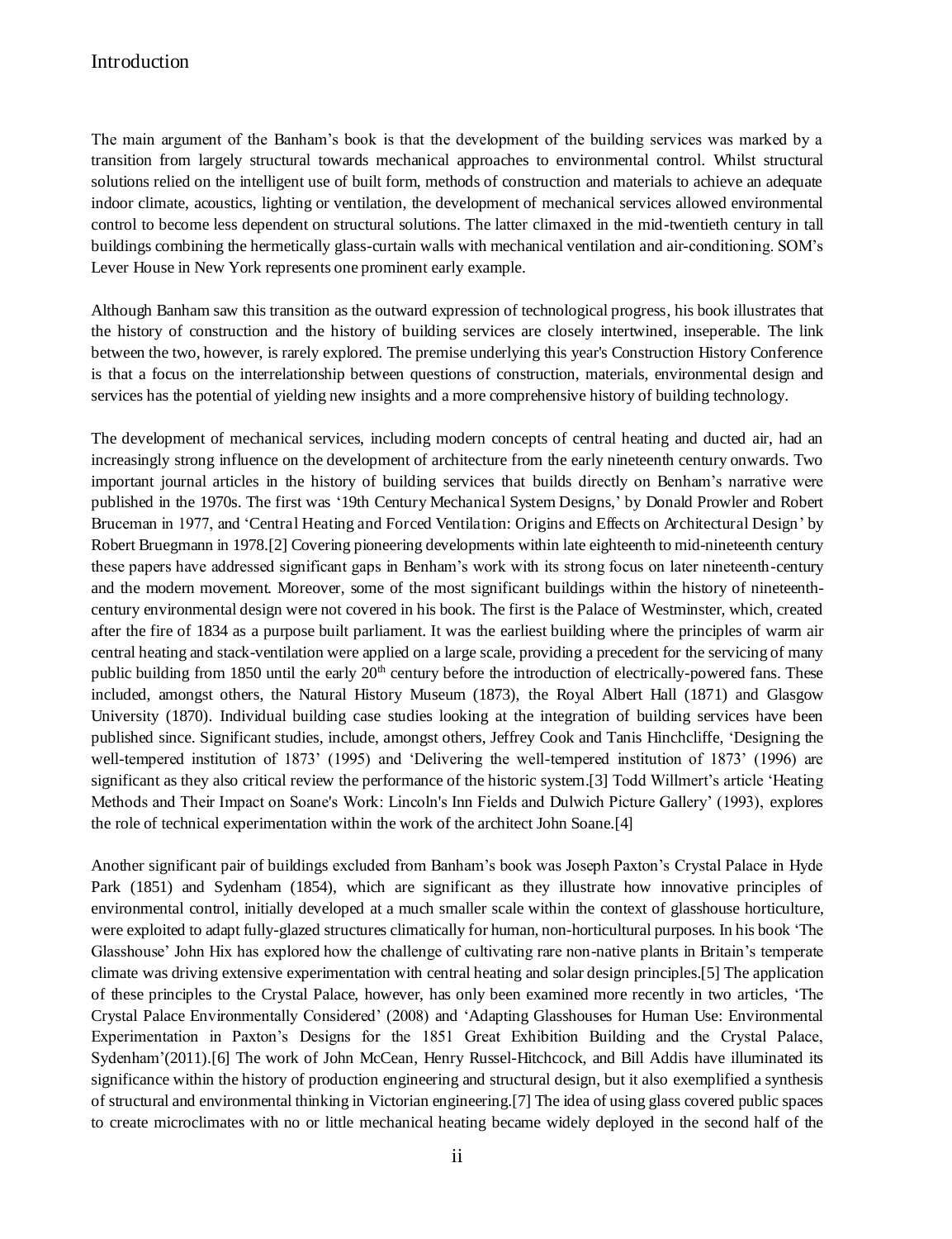nineteenth-century. A notable examples are Horace Jones's design for the Smithfield Market, completed in 1868. Its climate was regulated following similar process of environmental monitoring and control. It operated on a principle that Dean Hawkes described as the 'Selective mode' of environmental control. The horticultural glasshouse, and its later adaptations, represented a site where both structural and mechanical engineering approaches could co-evolve as two major traditions of environmental design.

Our opening paper in this volume, the keynote lecture by Professor Dean Hawkes on day one, examines how Banham's The Architecture of the Well-tempered Environment was somewhat biased in its treatment of services and their relation to architecture, championing an approach that brought the mechanical to the foreground and expressed it visually. This he compares to the approach of Louis Kahn and others where the architecture is no less dependent and determined by the services but where (unlike for instance Richard Roger's Pompidou) the services are concealed rather than exposed.

#### **Section One: Services**

The first section of the book takes the papers from the first day of the conference. They are arranged here alphabetically, rather than in the sessions that were used in the conference itself, simply for clarity. The book thus opens with Jørgen Burchhardt's paper, The Hidden System: how District Heating came to Town which examines the development of district heating systems in Denmark. District hearting systems are becoming popular once again in Northern Europe, where they are now being championed as a more sustainable solution than local heating systems. This paper shows how such systems were first installed in Denmark in the 19<sup>th</sup> century and how the country now has a very extensive network of district heating systems from which much can be learned.

Some of the same problems of producing extensive heating systems are explored in Jozefien Feyaert's paper, Building Services in Nineteenth-Century Belgian Cellular Prison Architecture. As Feyaerts shows in this wellillustrated paper, the wish to have single occupancy of cells in large prisons in the  $19<sup>th</sup>$  century created considerable challenges in terms of plumbing, heating and ventilation. The results were systems of considerable complexity that aimed to keep cells warm but adequately ventilated and free from smells, which were an obvious problem when the water closet was housed within the cell itself.

By contrast, John Gelder's paper, Roman Building Services and Architectural Manuals provides a survey of the treatment of building services in Roman treatises, covering not only aqueducts and water supply, but also hypocausts, sounding vessels in theatres, water clocks and sundials. His useful tables show that the authors were far from accurate in their descriptions of Roman practice and not even consistent amongst themselves.

The next paper Silvia Groaz's, Ducts and Moldings: the Ambiguous Inventions of Franco Albini and Franca Helg could hardly be more different. It looks again at the expressive facades of the period 1957-1972 of La Rinascente store in Rome (described briefly in Banham's The Architecture of the Well-tempered Environment) and the SNAM offices at San Donato Milanese both of which incorporated elaborate ventilation systems within their façades. This paper relates directly to the one that follows. Again following on from Banham, Boris Hamzean's The Evolution of *the Pompidou Centre's Air*-Conditioning System: Towards a new Figure of Architecture discusses directly how Renzo Piano and Richard Roger's designs were influenced by La Rinascente. It tells the fascinating story of the interaction between the engineers and the architects over the final forms of the system which so dominates the façade.

Over the past six years Dr Schoenefeldt has developed and delivered a specialist module in the history of environmental design and technology, ´AR828: Rediscovery: Understanding historic buildings and past environmental technologies,*'* which forms part of the MSc in Architecture and Sustainable Environment. At this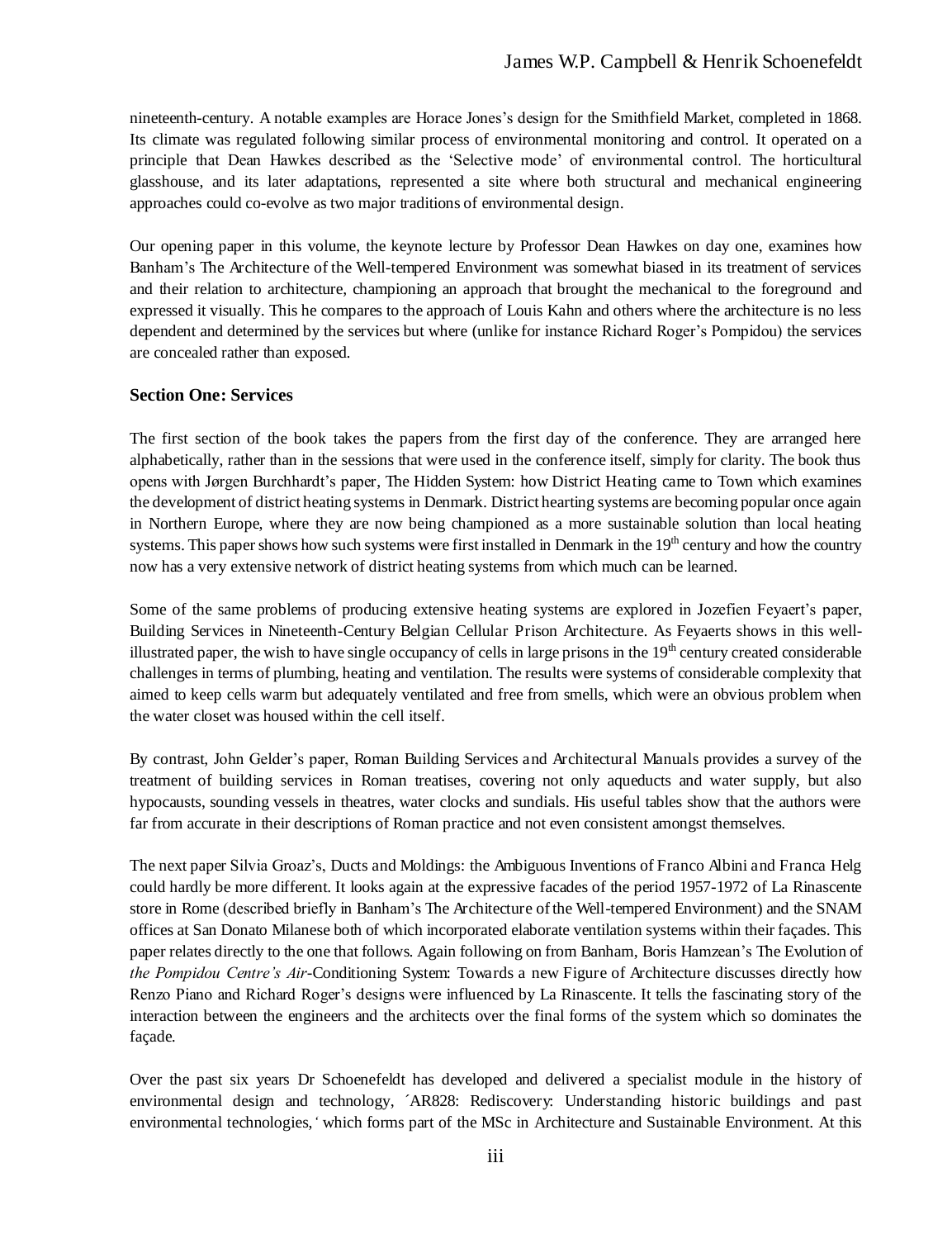conference seven students are presenting the findings of research undertaken within the context of this module during Michaelmas 2017. Hala Roshdy Hegazy's paper, The Open air School as a Typology [in the] 20th century, is the first of the student papers from Kent. It traces the extraordinary development of Open Air schools. These have been studied in the English and German context, but Hegazy looks at those in the USA. Within the context of the modern movement the Open Air Schools movement can be interpreted as a counterpart to the hermetically sealed and mechanical serviced environments. Composed of lightweight structures, capable of being opened to the open air to a point where their function was reduced to no more than simple shelters against rain, represented an alternative environmental architecture. These structures were not created to immerse the human body within an artificial climate, but to expose it to the outside air and the sun. This practice of exposing the body was part of a historic methods of tuberculosis treatment, which, alongside its architecture, became obsolete and superseed by drug-based treatments of TB, following the discovery of streptomycin in the 1940s. The particularly notable features of this paper are the extraordinary photographs of children sitting in outside classrooms, wrapped up against the freezing temperatures of the northern US winter.. The photograph of the Open Air School sit in sharp contrast to the sun shining down on Steve Baer's strange Zome house in Albuquerque, New Mexico with its water drum solar collecting wall. This is the subject of Mariam Itani's appropriately titled paper, Case Study Analysis on the Baer House, a building that is introduced in the second edition of Banham's The Architecture of the Well-tempered Environmen, published in 1984. The last of this first group of papers from the Kent school is Alisa Kahn's Sanatoria for treatment of tuberculosis and the aftercare colonies, which looks at three 20th century tuberculosis hospitals: Dr Varrier Jones's Papworth Village Settlement (1916-1920), Jan Duiker's Sanatorium Zonnestraal, Netherlands (1925-31) and Alvar Aalto's Paimio Sanatorium, Finland (1929-33). The paper includes some delightful hand drawn explanatory sketches by the author. Similar to Hegazy's study of Open Air schools, this paper explores a strand of environmental design that was concerned with therapeutic use of natural light and air, yet it also challenges the modern movement's claimed association of transparency with heliotherapeutic treatment. As the glass of Duiker's transparent patient wings intercepted ultraviolet light, patients still had to be stationed on open balconies in order to gain access to fresh air and direct sunlight.

Dr Ranald Lawrence paper, The environmental role of transition spaces in Victorian architecture, uses three examples, the lobbies of the Houses of Commons (1852), the Natural History Museum (1873) and the Glasgow School of Art (1910), to explore the use of intermediate spaces inside nineteenth-century public buildings, displaying interiors with climatic diversity. The latter co-existing with early attempts to create spaces with uniform artificially conditioned spaces. The next two papers return to the twentieth century. The first, Samuel Leatt's Owen *Williams's Boots' "Wets" factory* [1930-1932] - a case study on the daylight factory typology provides a fascinating insight not only into the environmental design of this extraordinary building, which is still in use, but also shows how its construction and form was influenced by the work of Albert and Mortiz Kahn, with whom Williams had worked in the United States. It stresses how, before the widespread use of the electric light, daylight was an essential aspect of factory design. Kan Liang's Case Study: The Norris Cotton Federal Office Building [1970-1976] looks at another concrete building, this time one which is deep plan and lit by artificial light. Liang's paper looks at the early computer control and solar collection systems for this HVAC-dependent building, which attempted to make it state-of-the-art for the time. Designed and built between 1973 and 1976, it was built within the same political context as Steve Baer's experimental solar house, but instead of aiming to achieve full autonomy from oil through the use of renewal energy and passive solar design, the Norris Cotton Federal aimed to demonstrate how far mechanically serviced buildings could become more energy efficient. It performance was also monitored by the National Bureau of Standard, addressing questions of energy efficiency addressed as well as user satisfaction.

Dermott O'Dywer's paper The Drainage of the Fucine Lake in Antiquity and in the Nineteenth Century tells the fascinating story of how the Romans tried, and nineteenth century engineers succeeded, in draining a completely landlocked lake in central southern Italy. The Lake used to fill a hollow in the mountains about 100km East of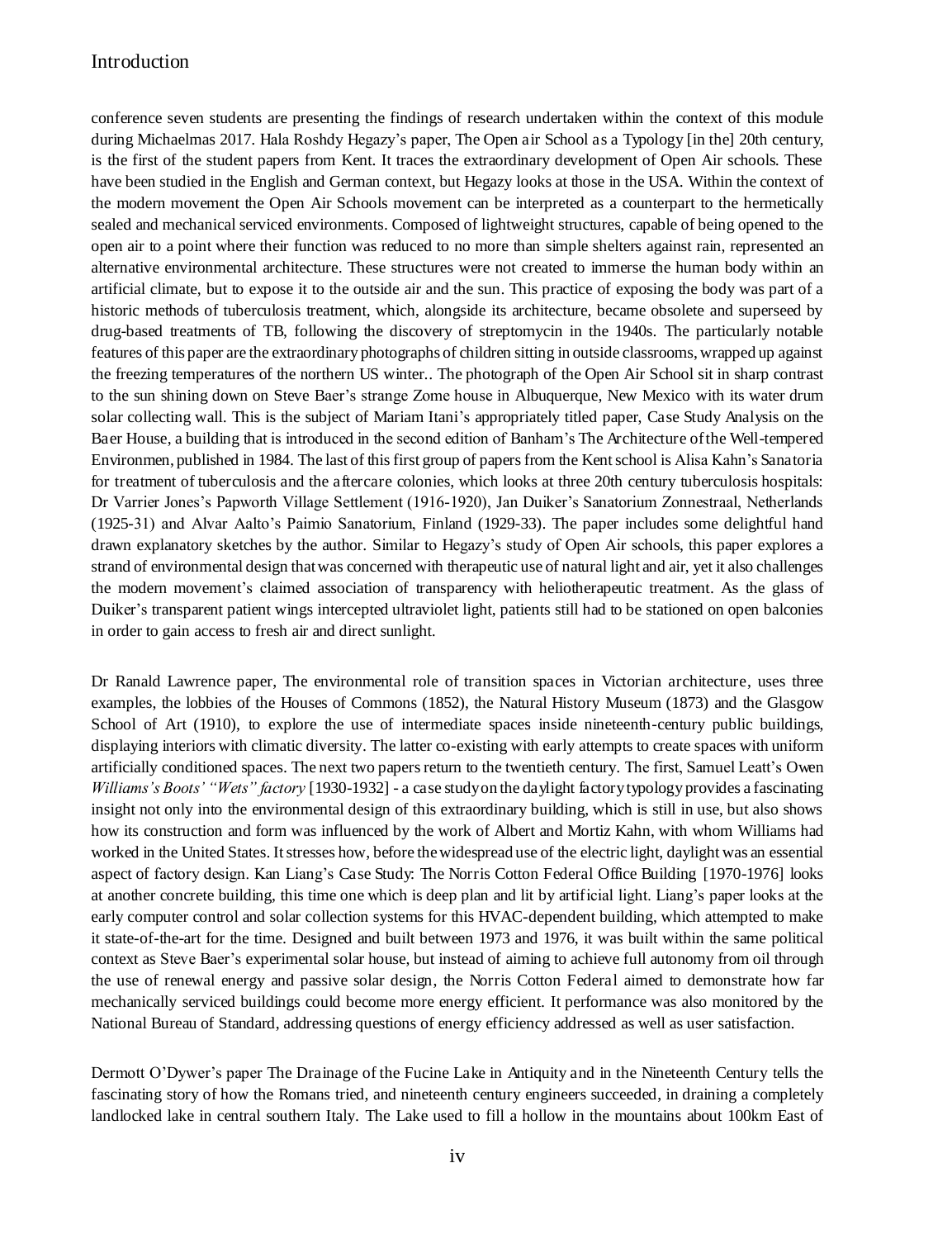Rome. As a piece of water it was a breeding ground for mosquitos and malaria. O'Dywer's paper explains the extraordinary lengths the Romans went to under the Emperor Claudius to construct a tunnel 5.6 km long under a mountain. Although the Romans succeeded in building the tunnel, it failed to drain the lake. He goes on to show how nineteenth-century engineers then followed the Roman tunnel, making a much larger tunnel between 1824 and 1835, when the lake was particularly low. This tunnel succeeded in draining it entirely, creating the flat area of arable land which still exists today.

Libraries, before the widespread availability of electric light, had to deal with the conflicting problems of providing windows large enough to read by with a source of heating to allow readers to work while avoiding any of risks associated with naked flames in buildings full of highly flammable materials. Most early examples in Northern Europe just ignored the heating problem entirely. Surabhi Pandurangi's, *Understanding Preservation and Comfort in the British Museum Reading Room*, discusses how the architect Sydney Smirke and the head librarian Antonio Panizzi transformed the central courtyard of the old British Museum into a magnificent new reading room, surrounded by top lit iron book stacks and a hot air heating system installed to provide comfort for the readers. This scheme was significant in that the architect had taken the lead in designing the defining features of the ventilation and warm air central heating system. They were determined prior to engaging Phipson as contractor and specialist building services consultant. The plans, submitted for competitive tender in 1855, provided the contractors with exceptionally detailed specifications for the design of the system, including precise specification of the temperature range, ventilation rate and air velocities to be maintained within reading room. Having introduced the services into his architectural plans from an early stage, Smike succeed in delivering a scheme in which the construction, architectural plan and building service infrastructure were closely intertwined. This contrasts with many other public buildings constructed in the mid and late nineteenth century. In buildings such as the Royal Courts of Justice, the Natural History Museum, the Royal Albert Hall or the Palace of Westminster the challenge of integrating modern building services within the architectural fabric only received serious consideration at a relative late stage.[8] This resulted in architectural plans having to be alterated or the design of the building services being constrained.

The penultimate paper in this section, Fiona Smyth's "Symphony for Full Orchestra and Asbestos": *Tuning Albert Hall during WWII* tells the ususual story of the move of the Proms from the now largely forgotten Queen's Hall to the Albert Hall after the former was bombed in the Blitz in the Second World War, and the subsequent modifications to improve the acoustics of the Albert Hall.

The section ends with Qian Wang's Case Study: The Temperate House at Kew*—*Controlling the climate under a glass sky. The Temperate House's construction was plagued with problems and completed in 1899, 30 years after construction began. This paper examines how its design integrated central heating and natural ventilation to maintain, both in summer and winter, the climate conditions required to sustain an extensice collection of temperate plants. It also shows that the adoption of a timber-frame glass envelope was a conscious departure from the sophisticated wraught-iron technology adopted for the construction of the Palm House in the 1840s.

This collection of papers is interesting not only in showing how much work remains to be done on building services but also in how much of what can be learned from past projects is still applicable to day. In many ways the current interest is the very opposite of Banham's. Banham reveled in the expression of modern mechanical engineering and promoted an architecture that not only incorporated as much plant as possible but positively celebrated that plant. In the second edition of The Architecture of the Well-tempered Environment the Pompidou is thus very much an example for Banham of good practice. In a world where conspicuous celebration of energy profligacy is no longer appropriate such an approach seems outmoded, but what is striking is how relevant Banham's book still remains. Many of the papers in this volume used his examples as a striking off point and in highlighting the importance of so many early technical solutions he was a undoubtedly a pioneer in the field. What these papers have also revealed is how by digging deeper there is so much more left to be discovered and that current research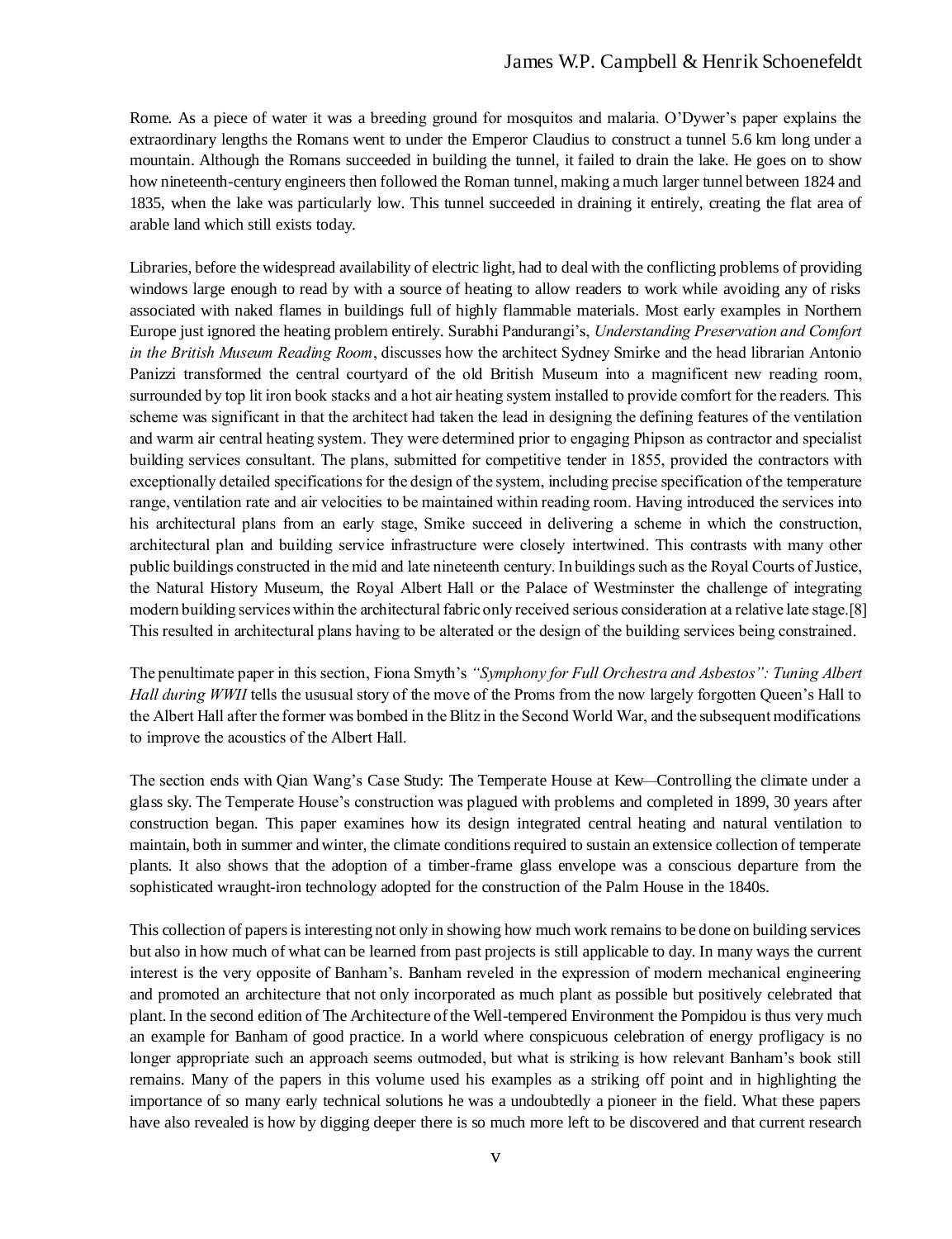has barely scratched the surface of the fascinating field.

#### **Section Two: General Studies in Construction History**

The second half of this volume is devoted to studies in the general field of construction history. As past volumes of this series have shown, construction history is a broad field. It is not just the history of building technology or the history of civil, mechanical and structural engineering, although it includes these, and they remain a dominating area. It also encompasses archaeology and economic and social history, as it examines how those building in the past thought about building problems and the factors that influenced them. The flow of money into building projects, for instance, had a profound influence on the physical form of the results as did the supply of labour. The richness of the subject of construction history lies in its ability to bring together radically different approaches in the analysis of building projects to draw new insights. Just as there are many ways in which buildings can be analysed so there are many in ways in which the papers collected together here could be arranged. Again they were arranged thematically in the conference itself. Here, however, they are arranged for simplicity, chronologically, as in previous volumes.

#### **Ancient World**

Despite its huge importance in construction history, archaeology remains underrepresented in these volumes. Only three papers look at the world before the Middle Ages. Two are in the first section and both look at Roman technology: John Gelder's paper Roman Building Services and Architectural Manuals, and Dermott O'Dywer's The Drainage of the Fucine Lake in Antiquity and in the Nineteenth Century. The only paper in this section is Alessandro Pierattini's The beginnings of stone construction in archaic Greece looks at the technical problems of stonemasonry in early Corinth in ancient Greece, which provides important new evidence from stone markings on the ways stone was cut and lifted into position.

#### **Middle Ages**

The six papers in this volume that cover the period broadly termed the Middle Ages look at surveying, stonemasonry and carpentry. The first of the three papers on stonework, entitled The Vault over the Crossing Tower in Lincoln Cathedral in the Context of European Gothic Architecture uses digital photogrammetry. This new process shows great promise for recording historic buildings. A series of standard photographs are taken and fed into a computer programme (in this case Agisoft PhotoScan Professional) which works out the geometry of the surfaces photographed and then stitches the images back onto a computer model of the photographed surfaces. The result is a fully-coloured 3D scan of the vault. Here the process is used to show that Lincoln's vault is similar but not the same as examples elsewhere. The process of influence was the visible rather than by movement of craftsmen.

Michael Wood's *King's College Chapel Vault: Movement, Restraint and Foundation Loading* looks at the interesting question of whether the various iron straps and reinforcements added above the vault of King's College Chapel are necessary. Structural calculations showing that existing buildings stand up are not normally accepted in Construction History journals or conferences. The emphasis should always be on how the builders understood what they were doing. Here they are justified in exploring whether Scott's interventions are necessary and suggest that they were, or at least (thanks to recent movement) now are.

Karl-Magnus Melin's Medieval Counter-Rebated Doors: a Door from the Diocese of Lund compared with English examples is a brilliant investigation of a very peculiar type of timber door construction, previously thought to have been confined to 11<sup>th</sup> and 12<sup>th</sup> century England but shown here to have also existed in Southern Sweden in the early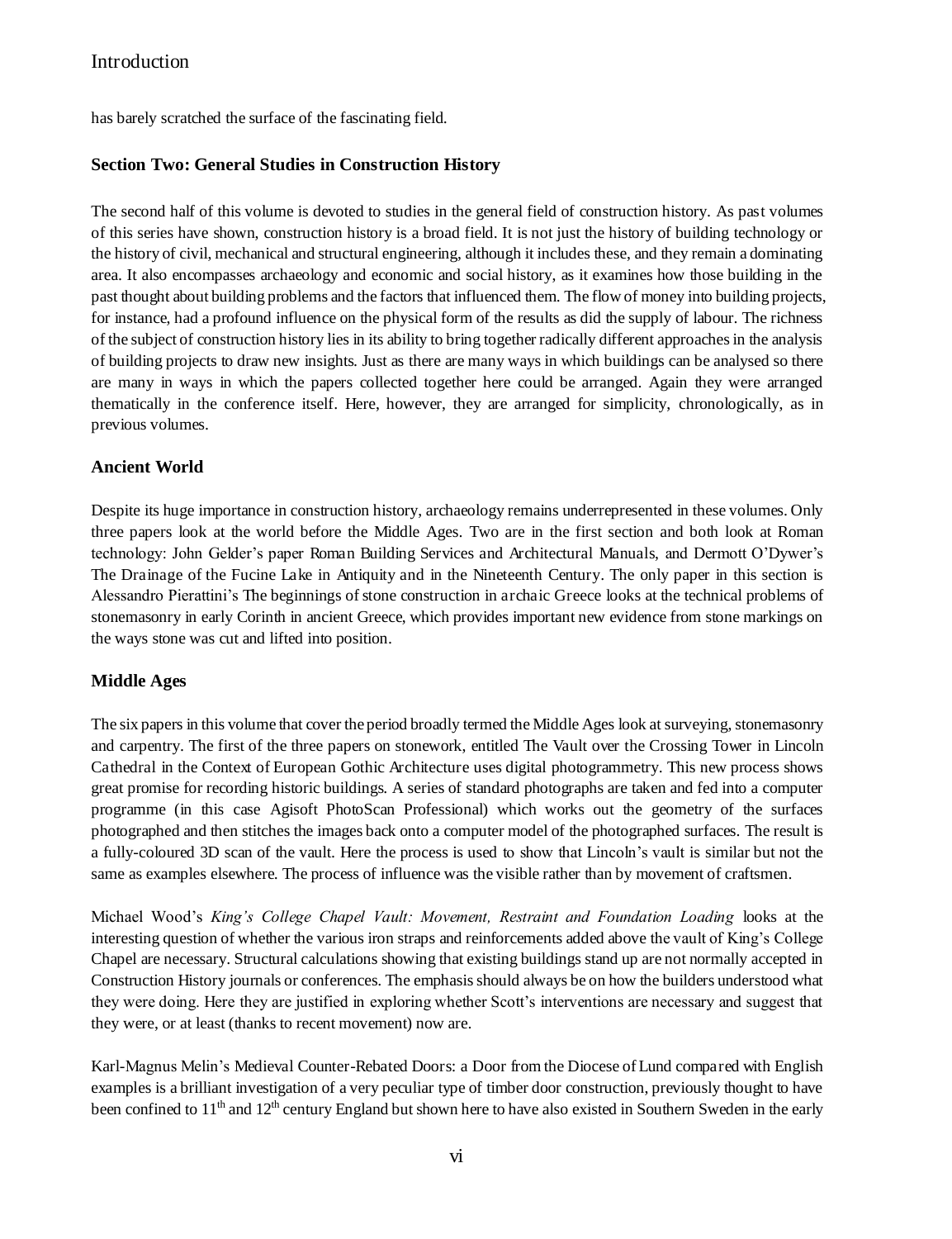15<sup>th</sup> century and thus presumably also used elsewhere.

In *Trace Methods of the Romanesque Churches of Val D'Aran*, Mónica López Piquer and Josep Lluis I Gionovart, looks at the fascinating problem of orientation of churches. Roman basilicas were orientated with the throne in an apse at the West end. Christianity chose the reverse. The apse was moved to the East end, the church orientated to the sun rise or supposedly to the date of the martyrdom of the relevant saint. This has always been difficult to establish. This paper uses new survey data to explore this issue.

Churches also form the subject of Mattias Hallgren and Robin Gullbrandsson's paper. They tell the fascinating story of the discovery of a decorative  $12/13<sup>th</sup>$  century timber roof concealed by a  $15<sup>th</sup>$  century vault. Lastly, Shirley Markley's, Earth-Mortared Masonry Construction *–* its Symbolism and Functionality *–* an Irish and United Kingdom Perspective shows how earth mortar, too easily assumed to be the poor-person's alternative to lime mortar, used only for houses, was also used for ecclesiastical architecture.

#### **Seventeenth and Eighteenth Centuries**

Lee Prosser's The Roofs of Inigo Jones Revisited provides a hugely important survey of Jones's surviving roof structures in the light of the roof Prosser has himself discovered and surveyed in Hampton Court Palace. The introduction of the King Post Truss into England by Jones had already been noted by David Yeomans in his book The Trussed Roof, and my own PhD studied Wren's use of the structure, surveying a great many of his roofs in the later seventeenth century, but here Prosser adds significantly to what was previously known, establishing that Jones was responsible for popularising the form. Carpentry is also the theme of Aikaterine Maria Chalvatzi's Theatre Construction in Eighteenth Century France which looks specifically at the influence of the Palais-Royal and goes on to show how the wooden structures gave way to iron ones in the  $19<sup>th</sup>$  century.

Mark Samuel's paper, The Dry Dock at Ramsgate: Smeaton or Rennie grew out of archaeological examinations of the surviving remains which forced a search of the documentary sources. As this paper shows the dock had a much longer history. A new dry dock had been constructed by John Smeaton in the 18<sup>th</sup> century and then a John Rennie had carried out extensive works and the question is whether Rennie's works entirely replaced Smeaton's or were simply repairs. This question provides the answer.

#### **The Nineteenth Century**

The nineteenth century usually proves to be an abundant source of papers for the CHS conference and this year was no different. Six papers cover diverse subjects. The first, by Chris How, looks at the First Wire Nail machines and their origins traces the development. How's story starts in the eighteenth century with pin and needle making. He goes on to show that the headed nail was patented in the early years of the  $19<sup>th</sup>$  century in Paris, thirty years earlier than previously believed. Beatrice Lampariello, Cells and Epines-Contreforts for a New kind of Vaulted Roofing: the Church of Saint-Jean-de-Montmartre in Paris looks at innovative brick and reinforced concrete vaulting system developed for the church at the end of the 19<sup>th</sup> century. Iva Stoyanova's paper, Scaffolds for the Iron Glass Roof of the Gallery Vittorio Emanuele II: challenges, design and evolution discusses the various scaffolding systems that have been used to construct and later repair this remarkable structure. The gallery will remind many of the Crystal Palace, built for the Great Exhibition but sadly later destroyed in a fire after it was moved to Sydenham. Although most people associate Joseph Paxton's name with the building of the Crystal Palace, the firm in charge of its construction and its subsequent move was Fox Henderson. As Robert Thorne's The Rise and Fall of Fox Henderson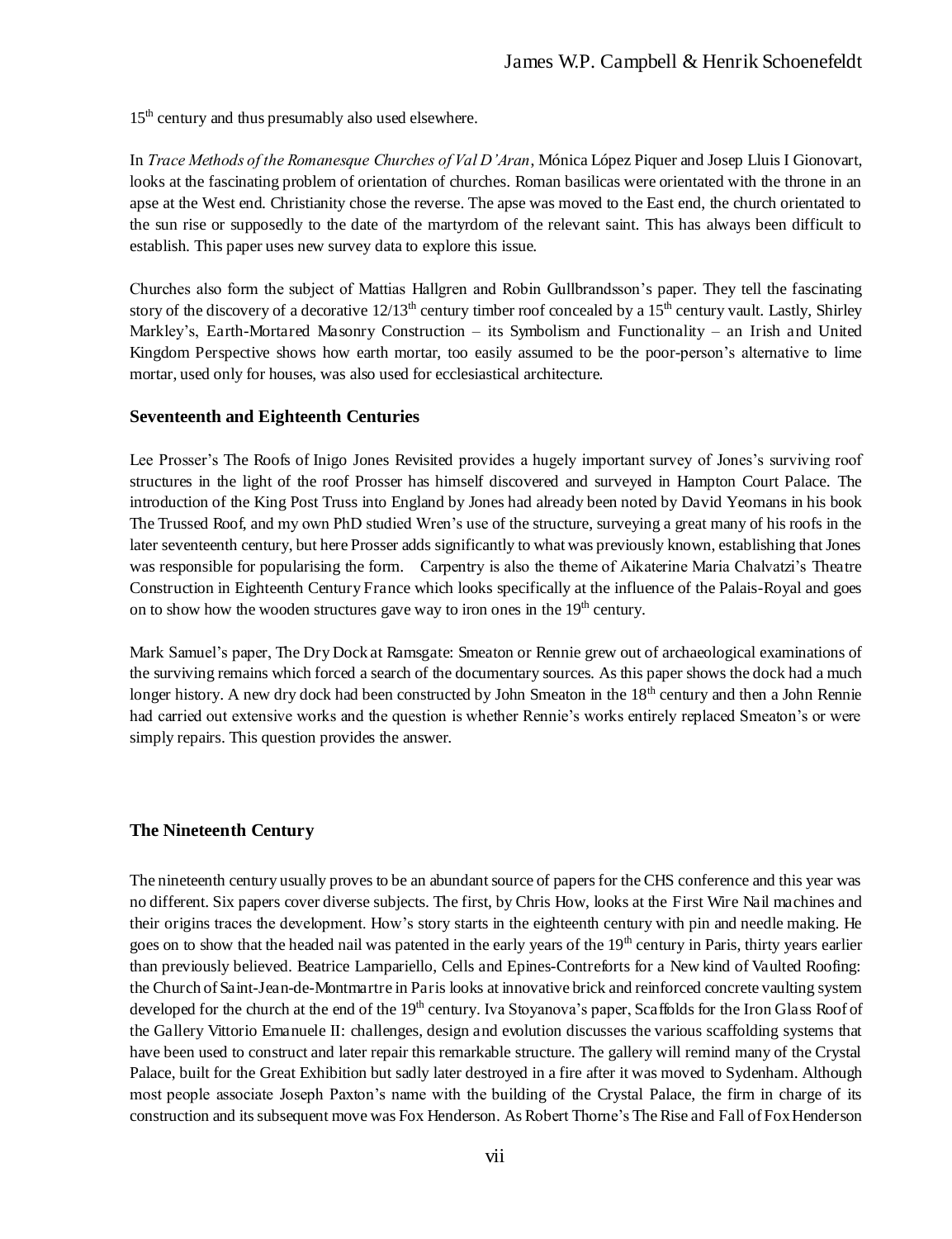1840-1856 shows, this made the engineering firm famous. What was surprising is that the practice then lasted only 16 years. This paper traces the reason for its rise and subsequent dramatic fall.

Ignacio-Janvier Gil-Crespo's Military Reports about the wall and fortification projects in Havana, 19<sup>th</sup> century, tackles a very different rise and fall, that of a large fortification. It follows the marvellous trail of maps and drawings tracing Havana's now almost entirely demolished fortifications.

In his paper From the drawing to the wall: the operational chain of building stone on the restoration worksite of St *Martin's church in Liège during the nineteenth century,* Antoine Baudry tells the story of the supply of stone for the restoration of a medieval gothic church in the then newly-formed kingdom of Belgium.

#### **Twentieth Century**

The division between nineteenth and twentieth centuries is an entirely artificial one and many of the papers in the previous section cover developments in this period, just as many papers in this section start by looking backwards to earlier changes. Matthijs Degraeve and Frederik Vandyck's paper, Spatial analysis of timber construction SMEs in Brussels (1880-1980) is a case in point. It maps the prevalence of timber fabrication companies in the period in question in Belgium, focusing in on a narrower area to look at surviving buildings. This is an unusual piece of construction history. The study of the changing form of building industry and its economic and social background has always been an important part of construction history and an important counter-balance to studies which all too easily concentrate on the technology used to construct buildings. A building site can only be understood properly by looking at both aspects and indeed also drawing in wider factors such as political and legislative structures and problems of material supply. What is interesting here is that the study of the businesses turns back to a study of the buildings in which they operated.

Continuing the theme of studies that look at how building sites operated, Michael Mulvey's paper, *'Once Hard men were heroes': Masculinity Cultural Herosim and Performative Irishness in the Post War British Construction*  Industry represents a refreshingly new approach which draws on literary sources to explore the mindset of postwar Irish economic migrants workers in the building industry and in particular their "tough-guy" self-image. In a political environment today where the reliance on cheap migrant labour in the building industry is a critical point of discussion in the United Kingdom, these issues could hardly seem more relevant.

Mario Rinke and Roshanak Haddadi's paper, The Riding Arena in St Moritz and the locomotive depot in Bern *–* a comparative study of early glulam construction in Switzerland, returns to more traditional construction history territory, exploring the development of new materials, here glue laminated roof structures in the first few decades of the twentieth century. New materials became critical in war time and the two World Wars in the twentieth century drive technical innovation in many areas including building materials. This is immediately apparent in the supply of temporary war time buildings. Karey Draper's research Armstrong Huts in the Great War (1914-1918) grows out of her pioneering PhD (which I supervised) which identified over 60 temporary hut types in the First and Second World War in Britain. Here she focuses on one of the best known but least understood: the Armstrong Hut in the First World War. Draper's work has been strongly dependent on archival research, which for Government works is thankfully abundant, although a surprising quantity of material has been lost.

Archives form the subject of the next paper. This looks at the archives of Cecil Hewett (1926-1998). This conference marks the twentieth anniversary of Hewett's death. Hewett dominated the study of Medieval structural carpentry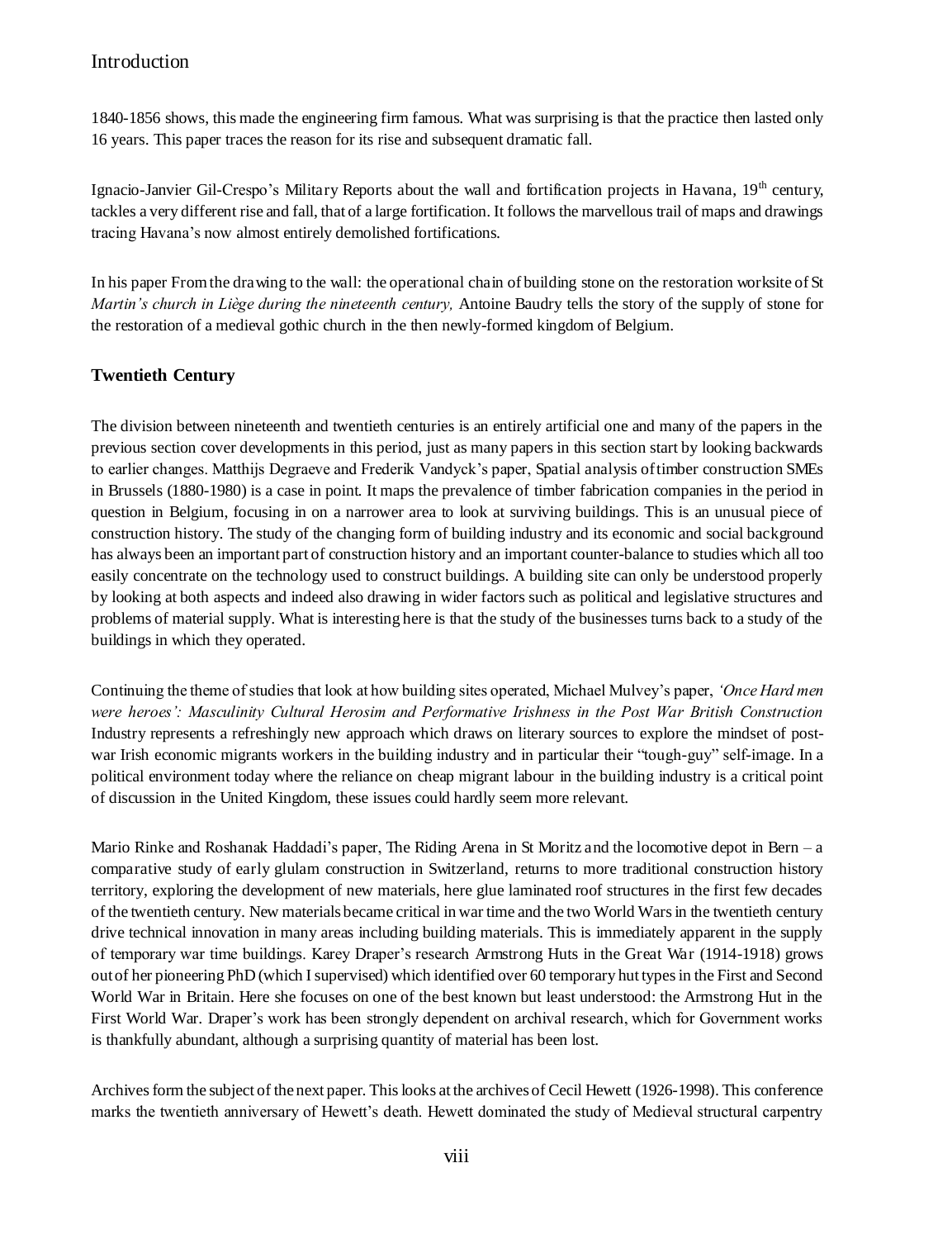in the 1970s and 1980s in Britain, producing a series of beautifully illustrated volumes on the many aspects of structural carpentry but particularly of church and cathedral roofs. He had a woodworking background and a sharp eye for details, particularly the forms of joints and he became known for his theories of dating buildings by these joints, before dendrochronology became common or indeed viable. Trained as an artist, his drawings were works of art in their own right. This year's conference is accompanied by an exhibition of previously unseen drawings. Ming [Charmaine] Shan Ng's paper provides an insight into the contents of the substantial archives of his drawings and papers that he left to the Essex Record Office in Chelmsford. These include many drawings of structures for books that were never published and in some cases form the only record of now lost structures. Hewett's work remains controversial and was debated at the conference. The chief problem is that his drawings were not based on accurate measurements and are thus beguiling but unreliable and in many cases potentially misleading. As his work becomes accessible to a new generation of researchers a proper study of what he produced and its limitations is overdue.

Valdimir Ladinski's Immediate Housing Construction Following the 1963 Skopje Earthquake shows the problems of lack of archival material. Here he identifies prefabricated houses erected after the 1963 earthquake as temporary accommodation after the 1963 earthquake in Macedonia, at the time part of Communist Yugoslavia. The scale and speed of reconstruction is impressive but it would be interesting to know more about the types of prefabricated buildings, where they came from, who designed them and what were they originally designed for. Ladinski's paper provides the groundwork for such further research. The next paper, Joel Audefroy's History of Early Twentieth Century Anglo-Carribbean Wooden Houses in Chetumal City, Quintana Roo, Mexico traces similar low-rise construction, here focusing more on techniques than any notion of prefabrication. As reinforced concrete becomes all too prevalent across the globe, the question here is how far to document this vernacular construction and protect it despite the fact that it is not very old.

In Roberta Lucente and Laura Greco's The Montreal Stock Exchange Tower by Luigi Morretti and Pier Luigi Nervi (1961-1965 continues Greco's studies of Nervi buildings which have appeared in previous volumes in this series, using sketches and drawings from the archives to show how Nervi and Moretti thought through the design of this high rise concrete structure.

#### **The Twenty-First Century**

Luciano Cardellicchio's The Italian engineering contribution in the technical development of the new Hertziana Library by Juan Navarro Baldeweg, draws on documents of the time to trace the role of the engineer in the decisionmaking process. Studying such decision-making processes forms the back-bone of construction history and in documenting this process for a building built within living memory Luciano is able to call upon the direct recollections of the individuals involved. This paper is thus not only a useful contribution in terms of recording process for future historians but also poses a very useful question: how recent can a building be for it to be considered history? Can studies of contemporary buildings such as this be considered construction history at all? When is a building historical? This introduction is probably not the place to discuss any of these issues in detail. Perhaps the most obvious response is that it is a question of approach: it is possible to analyse any completed project in a number of ways, and it is construction history if approached from that point of view.

#### **Concluding Remarks**

In a year that could have easily been short of papers the devotion of the first day of the conference entirely to the History of Building Services has led to what we hope our readers will agree is a substantial volume. At over 550